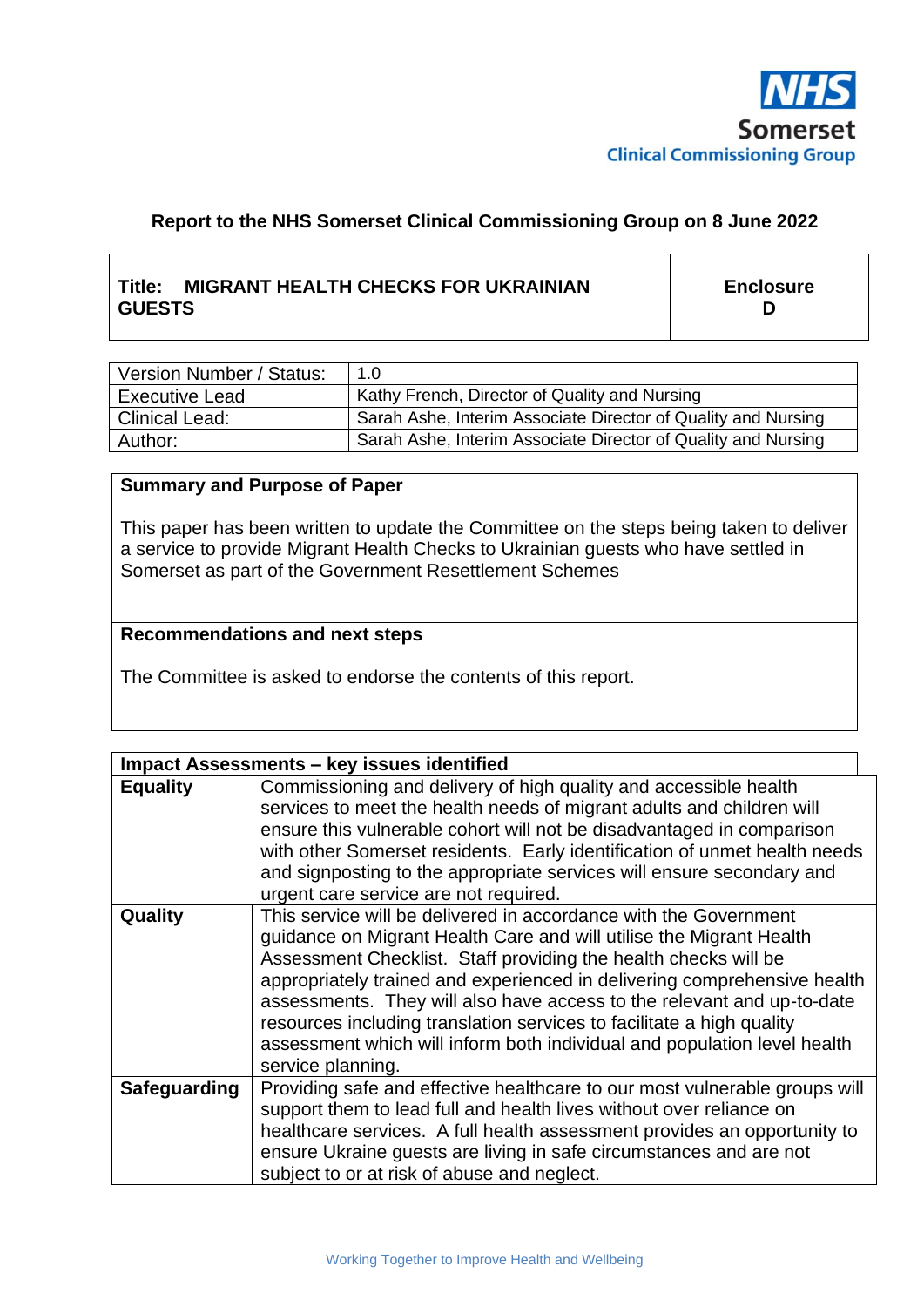| <b>Privacy</b>        | Information sharing processes and an Information Sharing Agreement<br>are already established; there are no breaches of privacy expected.                                                                                                                                                                                                                                                                                                   |            |                   |                 |  |  |
|-----------------------|---------------------------------------------------------------------------------------------------------------------------------------------------------------------------------------------------------------------------------------------------------------------------------------------------------------------------------------------------------------------------------------------------------------------------------------------|------------|-------------------|-----------------|--|--|
| <b>Engagement</b>     | The development of this pilot service has been conducted in partnership<br>with all relevant stakeholders including Primary Care, Somerset County<br>Council, Public Health, Symphony Healthcare Services, Somerset<br><b>Foundation Trust</b>                                                                                                                                                                                              |            |                   |                 |  |  |
| <b>Financial</b> /    | Financial resourcing is currently being worked through.                                                                                                                                                                                                                                                                                                                                                                                     |            |                   |                 |  |  |
| <b>Resource</b>       |                                                                                                                                                                                                                                                                                                                                                                                                                                             |            |                   |                 |  |  |
| <b>Governance</b>     | <b>None</b>                                                                                                                                                                                                                                                                                                                                                                                                                                 |            |                   |                 |  |  |
| or Legal              |                                                                                                                                                                                                                                                                                                                                                                                                                                             |            |                   |                 |  |  |
| <b>Sustainability</b> | A key driver for this service will be to reduce demand on other health<br>services in Somerset by early identification and management of health<br>needs to avoid unnecessary deteriorations in health. Although the first<br>two clinics will be delivered in Yeovil it is hoped that a larger service will<br>be delivered at venues across the county to ensure travel times are<br>reduced and services are accessible to all migrants. |            |                   |                 |  |  |
| <b>Risk</b>           |                                                                                                                                                                                                                                                                                                                                                                                                                                             |            |                   |                 |  |  |
| <b>Description</b>    | Not applicable                                                                                                                                                                                                                                                                                                                                                                                                                              |            |                   |                 |  |  |
| <b>Risk Rating</b>    | Consequence                                                                                                                                                                                                                                                                                                                                                                                                                                 | Likelihood | <b>RAG Rating</b> | <b>GBAF Ref</b> |  |  |
|                       |                                                                                                                                                                                                                                                                                                                                                                                                                                             |            |                   |                 |  |  |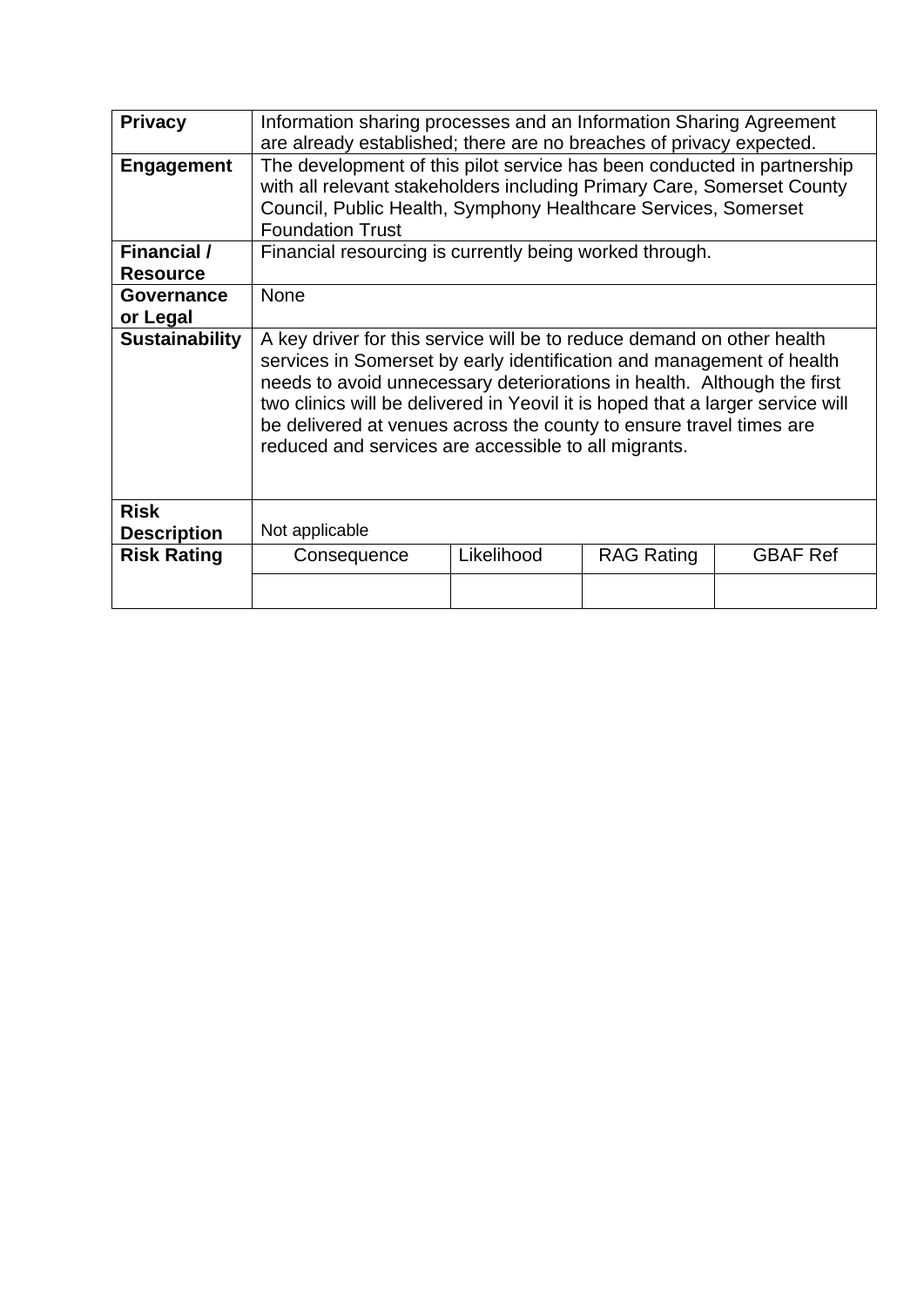# **Ukrainian Health Checks**

## **1 Introduction**

- **1.1** In response to the ongoing conflict in Ukraine the Government has developed two visa schemes the Ukraine Family Scheme and Ukrainian Sponsorship Scheme, (Homes for Ukraine).
- **1.2** These schemes allow Ukraine nationals to come and live in the UK, initially for six months, either with family members who already have settled status in the UK or with so called sponsors who offer their own accommodation to Ukrainian refugees. UK residence can be extended for up to three years following application for a Biometric Residence Permit.
- **1.3** In Somerset more than 3.000 residents have formally expressed an interest to sponsor a Ukrainian individual or group. 442 Ukrainians have already arrived in Somerset and in total 1,349 guests are matched to sponsors, (*Somerset County Council data, correct at 17.05.2022*)
- **1.4** From 17 March 2022, Ukrainians fleeing their home country were guaranteed free access to NHS healthcare, including hospital services, GP and nurse consultations, urgent care centres and injury units.

## **2 Migrant Health Checks**

- **2.1** Soon after individuals and their families arrive in the UK from Ukraine, they should be supported to register with a GP practice and attend a new patient consultation to assess their health and care needs.
- **2.2** In addition it is recommended that Ukrainian migrants are offered an extra assessment using the Office for Health Improvement and Disparities *Checklist for assessing migrant patients.* to address their health needs stemming from:
	- their life experiences prior to migration
	- circumstances of their migration
	- circumstances in which they are living in the UK
- **2.3** Ukraine has the fourth-highest TB incidence in the WHO European Region and therefore TB screening will also be required for all new entrants to the country.

### **3 Proposal**

**3.1** Following the government's announcement about the Ukrainian resettlement schemes the CCG was fortunate to be approached by a retired Somerset GP who is also a visiting Professor of Public health in Ukraine and expert in understanding the health of the Ukrainian population. The Professor is passionate about meeting the health needs of the Ukrainian migrants and has been instrumental in raising awareness of the need for Migrant Health Checks to be delivered and in informing the process from a Ukraine perspective.